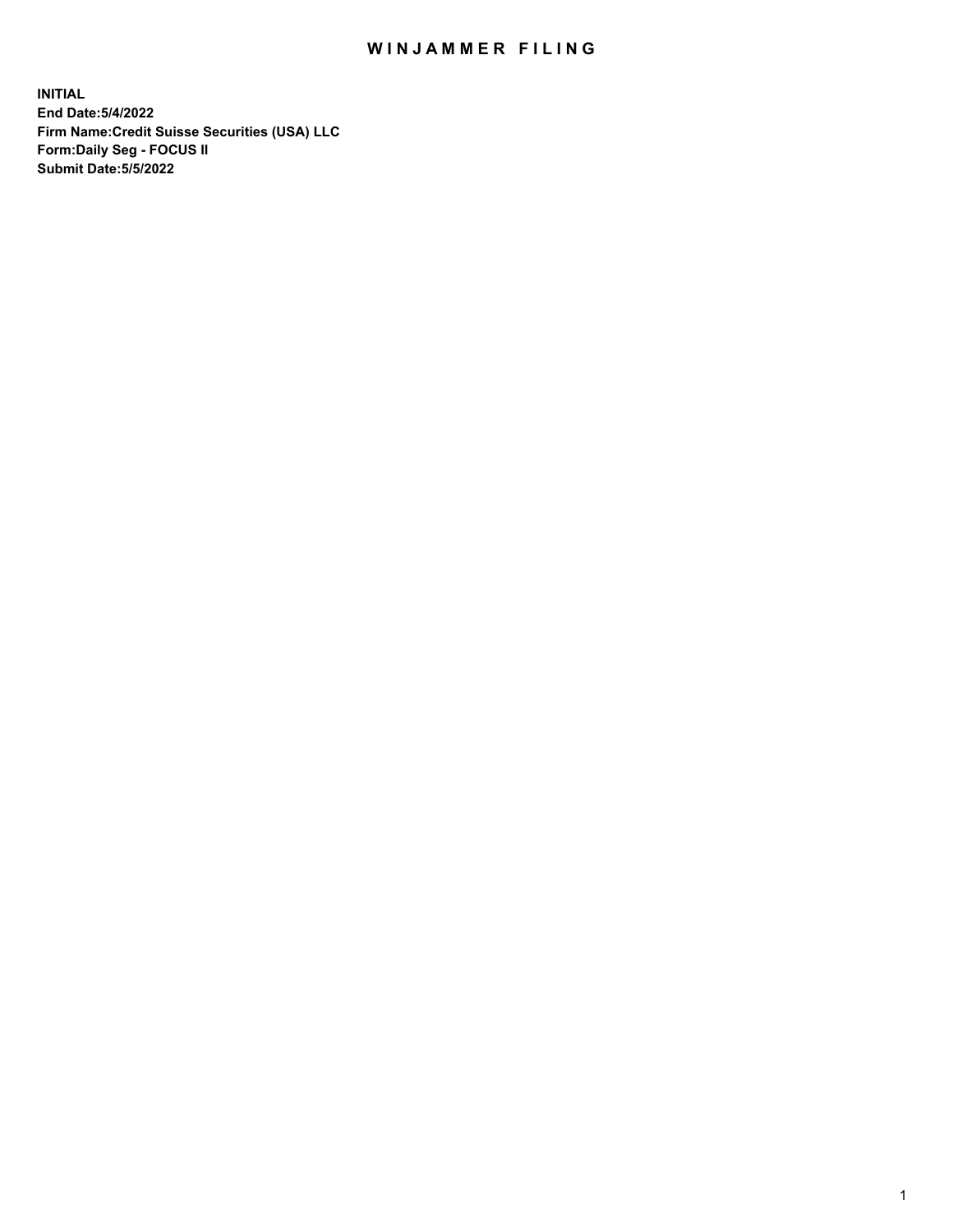**INITIAL**

#### **End Date:5/4/2022 Firm Name:Credit Suisse Securities (USA) LLC Form:Daily Seg - FOCUS II**

# **Submit Date:5/5/2022**

#### **Daily Segregation - Cover Page**

| Name of Company                                                                   | <b>Credit Suisse Securities (USA)</b><br><b>LLC</b> |
|-----------------------------------------------------------------------------------|-----------------------------------------------------|
| <b>Contact Name</b>                                                               | <b>Alexander Baptiste</b>                           |
| <b>Contact Phone Number</b>                                                       | 919-994-6223                                        |
| <b>Contact Email Address</b>                                                      | alexander.baptiste@credit-suiss<br>e.com            |
| FCM's Customer Segregated Funds Residual Interest Target (choose one):            |                                                     |
| a. Minimum dollar amount: ; or                                                    |                                                     |
| b. Minimum percentage of customer segregated funds required:% ; or                | $\frac{0}{\frac{5}{0}}$                             |
| c. Dollar amount range between: and; or                                           |                                                     |
| d. Percentage range of customer segregated funds required between:% and%.         | 0 <sub>0</sub>                                      |
| FCM's Customer Secured Amount Funds Residual Interest Target (choose one):        |                                                     |
| a. Minimum dollar amount: ; or                                                    | $\frac{0}{\frac{5}{0}}$                             |
| b. Minimum percentage of customer secured funds required:% ; or                   |                                                     |
| c. Dollar amount range between: and; or                                           |                                                     |
| d. Percentage range of customer secured funds required between:% and%.            | 0 <sub>0</sub>                                      |
| FCM's Cleared Swaps Customer Collateral Residual Interest Target (choose one):    |                                                     |
| a. Minimum dollar amount: ; or                                                    | $\frac{0}{5}$                                       |
| b. Minimum percentage of cleared swaps customer collateral required:% ; or        |                                                     |
| c. Dollar amount range between: and; or                                           | 0 <sub>0</sub>                                      |
| d. Percentage range of cleared swaps customer collateral required between:% and%. | 0 <sub>0</sub>                                      |

Attach supporting documents CH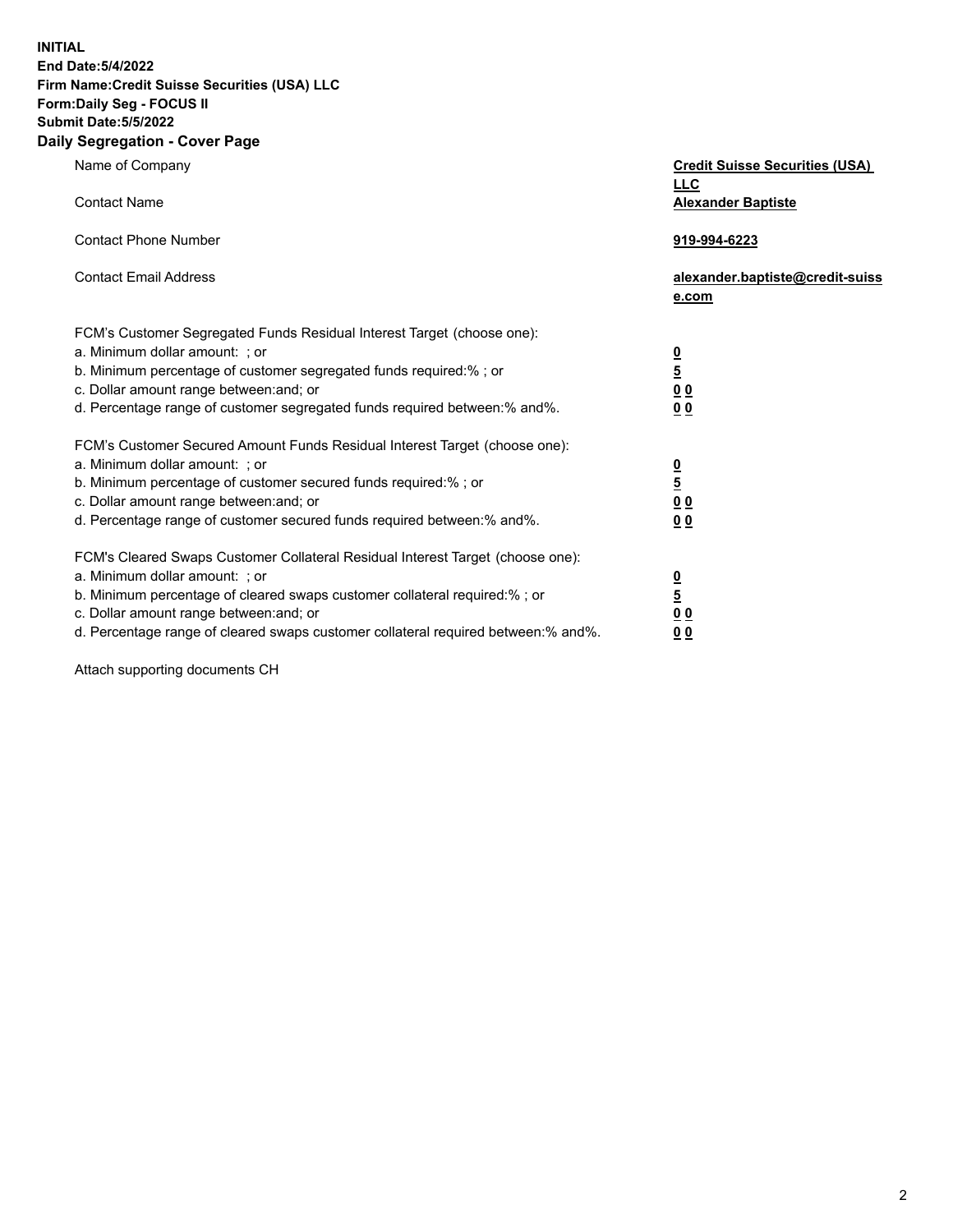### **INITIAL End Date:5/4/2022 Firm Name:Credit Suisse Securities (USA) LLC Form:Daily Seg - FOCUS II Submit Date:5/5/2022**

### **Daily Segregation - Secured Amounts**

|     | Foreign Futures and Foreign Options Secured Amounts                                         |                                |
|-----|---------------------------------------------------------------------------------------------|--------------------------------|
|     | Amount required to be set aside pursuant to law, rule or regulation of a foreign            | $0$ [7305]                     |
|     | government or a rule of a self-regulatory organization authorized thereunder                |                                |
| 1.  | Net ledger balance - Foreign Futures and Foreign Option Trading - All Customers             |                                |
|     | A. Cash                                                                                     | 2,790,457,540 [7315]           |
|     | B. Securities (at market)                                                                   | 13,450,074 [7317]              |
| 2.  | Net unrealized profit (loss) in open futures contracts traded on a foreign board of trade   | -1,638,083,830 [7325]          |
| 3.  | Exchange traded options                                                                     |                                |
|     | a. Market value of open option contracts purchased on a foreign board of trade              | <b>125</b> [7335]              |
|     | b. Market value of open contracts granted (sold) on a foreign board of trade                | $0$ [7337]                     |
| 4.  | Net equity (deficit) (add lines 1. 2. and 3.)                                               | 1,165,823,909 [7345]           |
| 5.  | Account liquidating to a deficit and account with a debit balances - gross amount           | 7,804,374 [7351]               |
|     | Less: amount offset by customer owned securities                                            | -7,804,258 [7352] 116 [7354]   |
| 6.  | Amount required to be set aside as the secured amount - Net Liquidating Equity              | 1,165,824,025 [7355]           |
|     | Method (add lines 4 and 5)                                                                  |                                |
| 7.  | Greater of amount required to be set aside pursuant to foreign jurisdiction (above) or line | 1,165,824,025 [7360]           |
|     | 6.                                                                                          |                                |
|     | FUNDS DEPOSITED IN SEPARATE REGULATION 30.7 ACCOUNTS                                        |                                |
| 1.  | Cash in banks                                                                               |                                |
|     | A. Banks located in the United States                                                       | 41,890,266 [7500]              |
|     | B. Other banks qualified under Regulation 30.7                                              | 329,908,657 [7520] 371,798,923 |
|     |                                                                                             | [7530]                         |
| 2.  | Securities                                                                                  |                                |
|     | A. In safekeeping with banks located in the United States                                   | 13,450,074 [7540]              |
|     | B. In safekeeping with other banks qualified under Regulation 30.7                          | 0 [7560] 13,450,074 [7570]     |
| 3.  | Equities with registered futures commission merchants                                       |                                |
|     | A. Cash                                                                                     | $0$ [7580]                     |
|     | <b>B.</b> Securities                                                                        | $0$ [7590]                     |
|     | C. Unrealized gain (loss) on open futures contracts                                         | $0$ [7600]                     |
|     | D. Value of long option contracts                                                           | $0$ [7610]                     |
|     | E. Value of short option contracts                                                          | 0 [7615] 0 [7620]              |
| 4.  | Amounts held by clearing organizations of foreign boards of trade                           |                                |
|     | A. Cash                                                                                     | $0$ [7640]                     |
|     | <b>B.</b> Securities                                                                        | $0$ [7650]                     |
|     | C. Amount due to (from) clearing organization - daily variation                             | $0$ [7660]                     |
|     | D. Value of long option contracts                                                           | $0$ [7670]                     |
|     | E. Value of short option contracts                                                          | 0 [7675] 0 [7680]              |
| 5.  | Amounts held by members of foreign boards of trade                                          |                                |
|     | A. Cash                                                                                     | 2,716,185,543 [7700]           |
|     | <b>B.</b> Securities                                                                        | $0$ [7710]                     |
|     | C. Unrealized gain (loss) on open futures contracts                                         | -1,725,150,916 [7720]          |
|     | D. Value of long option contracts                                                           | 125 <sub>[7730]</sub>          |
|     | E. Value of short option contracts                                                          | 0 [7735] 991,034,752 [7740]    |
| 6.  | Amounts with other depositories designated by a foreign board of trade                      | $0$ [7760]                     |
| 7.  | Segregated funds on hand                                                                    | $0$ [7765]                     |
| 8.  | Total funds in separate section 30.7 accounts                                               | 1,376,283,749 [7770]           |
| 9.  | Excess (deficiency) Set Aside for Secured Amount (subtract line 7 Secured Statement         | 210,459,724 [7380]             |
|     | Page 1 from Line 8)                                                                         |                                |
| 10. | Management Target Amount for Excess funds in separate section 30.7 accounts                 | 58,291,201 [7780]              |

11. Excess (deficiency) funds in separate 30.7 accounts over (under) Management Target **152,168,523** [7785]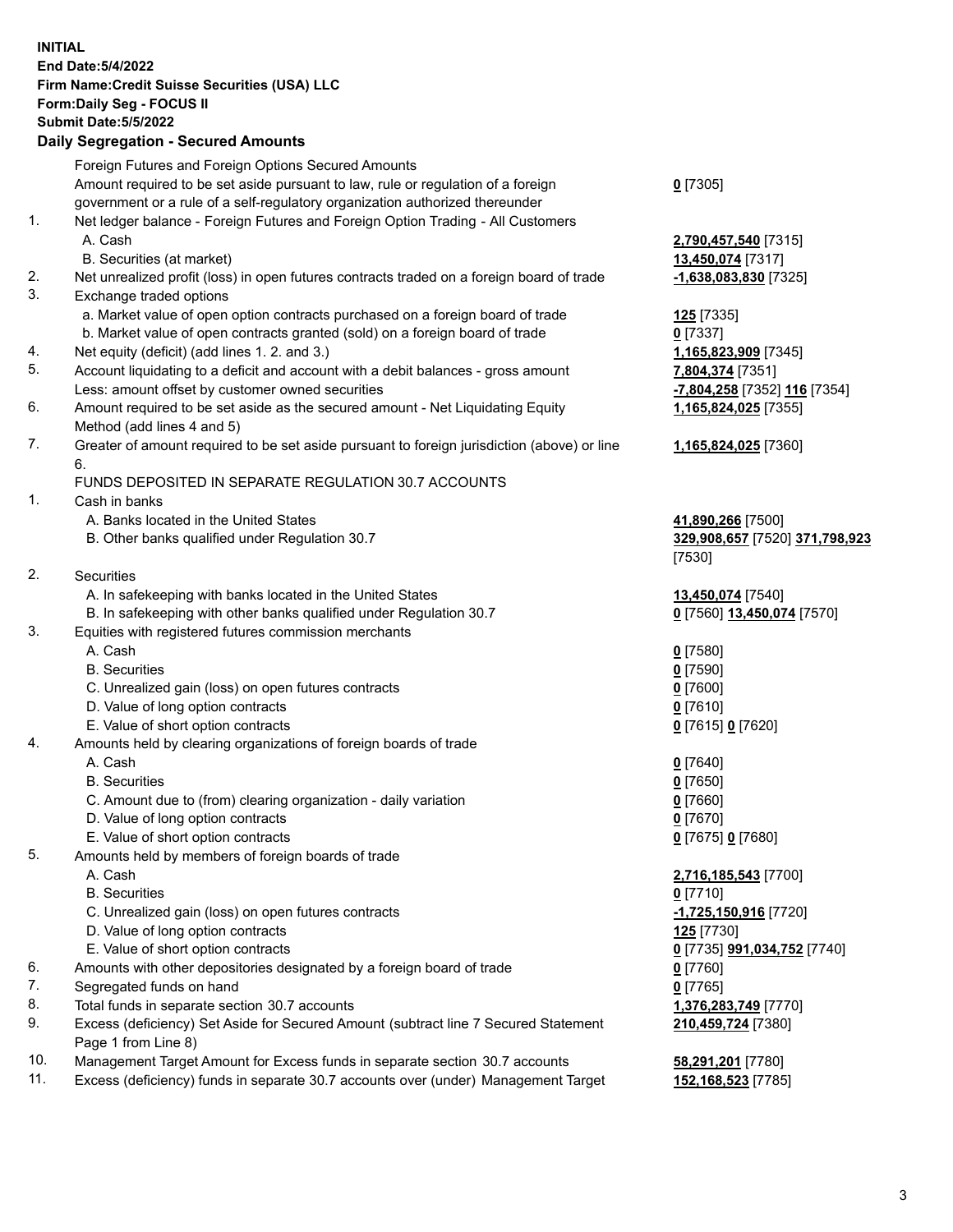|     | <b>INITIAL</b>                                                                      |                              |
|-----|-------------------------------------------------------------------------------------|------------------------------|
|     | <b>End Date: 5/4/2022</b>                                                           |                              |
|     | Firm Name: Credit Suisse Securities (USA) LLC                                       |                              |
|     | Form: Daily Seg - FOCUS II                                                          |                              |
|     | <b>Submit Date: 5/5/2022</b>                                                        |                              |
|     | Daily Segregation - Segregation Statement                                           |                              |
|     | SEGREGATION REQUIREMENTS(Section 4d(2) of the CEAct)                                |                              |
| 1.  | Net ledger balance                                                                  |                              |
|     | A. Cash                                                                             | 265,049,809 [7010]           |
|     | B. Securities (at market)                                                           | 315,812,141 [7020]           |
| 2.  | Net unrealized profit (loss) in open futures contracts traded on a contract market  | -30,751,334 [7030]           |
| 3.  | Exchange traded options                                                             |                              |
|     | A. Add market value of open option contracts purchased on a contract market         | 48,623,864 [7032]            |
|     | B. Deduct market value of open option contracts granted (sold) on a contract market | -49,512,681 [7033]           |
| 4.  | Net equity (deficit) (add lines 1, 2 and 3)                                         | 549,221,799 [7040]           |
| 5.  | Accounts liquidating to a deficit and accounts with                                 |                              |
|     | debit balances - gross amount                                                       | 877,784 [7045]               |
|     | Less: amount offset by customer securities                                          | -876,703 [7047] 1,081 [7050] |
| 6.  | Amount required to be segregated (add lines 4 and 5)                                | 549,222,880 [7060]           |
|     | <b>FUNDS IN SEGREGATED ACCOUNTS</b>                                                 |                              |
| 7.  | Deposited in segregated funds bank accounts                                         |                              |
|     | A. Cash                                                                             | 70,361,021 [7070]            |
|     | B. Securities representing investments of customers' funds (at market)              | $0$ [7080]                   |
|     | C. Securities held for particular customers or option customers in lieu of cash (at | 309,278,034 [7090]           |
|     | market)                                                                             |                              |
| 8.  | Margins on deposit with derivatives clearing organizations of contract markets      |                              |
|     | A. Cash                                                                             | 344,695,735 [7100]           |
|     | B. Securities representing investments of customers' funds (at market)              | $0$ [7110]                   |
|     | C. Securities held for particular customers or option customers in lieu of cash (at | 6,534,107 [7120]             |
|     | market)                                                                             |                              |
| 9.  | Net settlement from (to) derivatives clearing organizations of contract markets     | 19,779,083 [7130]            |
| 10. | Exchange traded options                                                             |                              |
|     | A. Value of open long option contracts                                              | 48,623,864 [7132]            |
|     | B. Value of open short option contracts                                             | -49,512,681 [7133]           |
| 11. | Net equities with other FCMs                                                        |                              |
|     | A. Net liquidating equity                                                           | 165,134 [7140]               |
|     | B. Securities representing investments of customers' funds (at market)              | 0 [7160]                     |
|     | C. Securities held for particular customers or option customers in lieu of cash (at | $0$ [7170]                   |
|     | market)                                                                             |                              |
| 12. | Segregated funds on hand                                                            | $0$ [7150]                   |
| 13. | Total amount in segregation (add lines 7 through 12)                                | 749,924,297 [7180]           |
| 14. | Excess (deficiency) funds in segregation (subtract line 6 from line 13)             | 200,701,417 [7190]           |
| 15. | Management Target Amount for Excess funds in segregation                            | 27,461,144 [7194]            |
| 16. | Excess (deficiency) funds in segregation over (under) Management Target Amount      | 173,240,273 [7198]           |
|     | Excess                                                                              |                              |